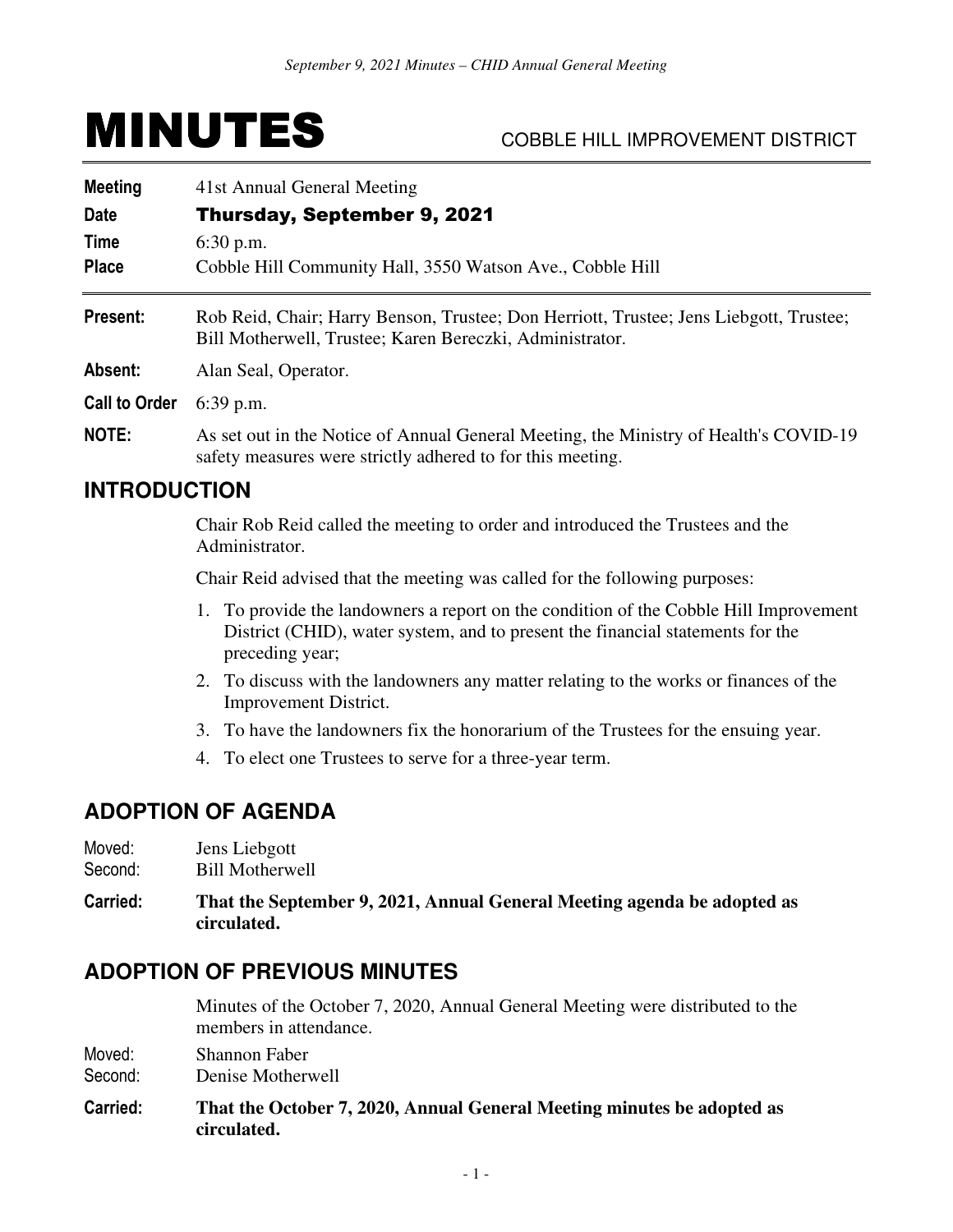# **TRUSTEES' REPORT** *Rob Reid, Chair*

CHID was incorporated by letters patent issued on April 16, 1979, and operates under Part 17 of the Local Government Act (BC). The object of the District is to supply potable water for domestic use within its boundaries. ľ

CHID is administered by an elected Board of Trustees, one of whom has the additional duty of Chair. As Chair for the District, on behalf of the Board of Trustees it is a pleasure to present this report respective to the highlights of the CHID water system:

- There are three active production wells: 1) Holland Avenue; 2) Fisher Road (the main production well); and 3) Hutchinson Road.
- There is one water tower located at the top of Cobble Hill Mountain.
- There are 36 hydrants.
- The District currently employs one Operator and two Relief Operators.
- The quality of water is very good with no treatment required. It is tested weekly for bacteriological parameters, quarterly for nitrates and annually for chemical analysis.
- The District's engineer of record is currently in the process of developing a new CHID Master Plan. Managing development within infrastructure limits is critical. Gathering CHID population data over the past fifteen years is currently a work in progress. This information is key for setting the capital expenditure charge.

The Chair then opened the meeting for discussion from the floor.

There were questions about the hot, dry weather during the summer months. The Board noted that CHID draws its water from aquifer 197. While this aquifer is not giving CHID any major concerns, the recent weather trend is something we will all need to be mindful of. That said, now that the fall weather is here, and some rain has fallen, the aquifer has rebounded well.

Discussion concluded with a vote of thanks to the Board.

- Moved: Nick Yaremchuk
- Second: Denise Motherwell
- **Carried: That the September 9, 2021, Trustees' Report on the condition of the CHID water system be accepted as presented.**

# **2020 AUDITED FINANCIAL STATEMENTS** *- Karen Bereczki, Administrator*

As Financial and Corporate Administrator for the District, it is a pleasure to present the audited financial statements for the year ended December 31, 2020. For reference, these statements are included in the AGM agenda package distributed. They are also available for viewing on the Cobble Hill Improvement District (CHID) website at www.cobblehillimprovementdistrict.com.

The District's financial statements have been audited by Morine and Schindler LLP, Chartered Professional Accountants, as appointed by the Board of Trustees at its January 14, 2021, regular meeting. The Independent Auditor's Report found on pages 2 and 3, sets out the Auditor's responsibilities, the scope of their examination, and their opinion on the District's financial statements.

The financial statements are the responsibility of the Board of Trustees. The statements have been prepared in accordance with Canadian public sector accounting standards. The auditor has expressed its unqualified opinion, on page 2, as follows: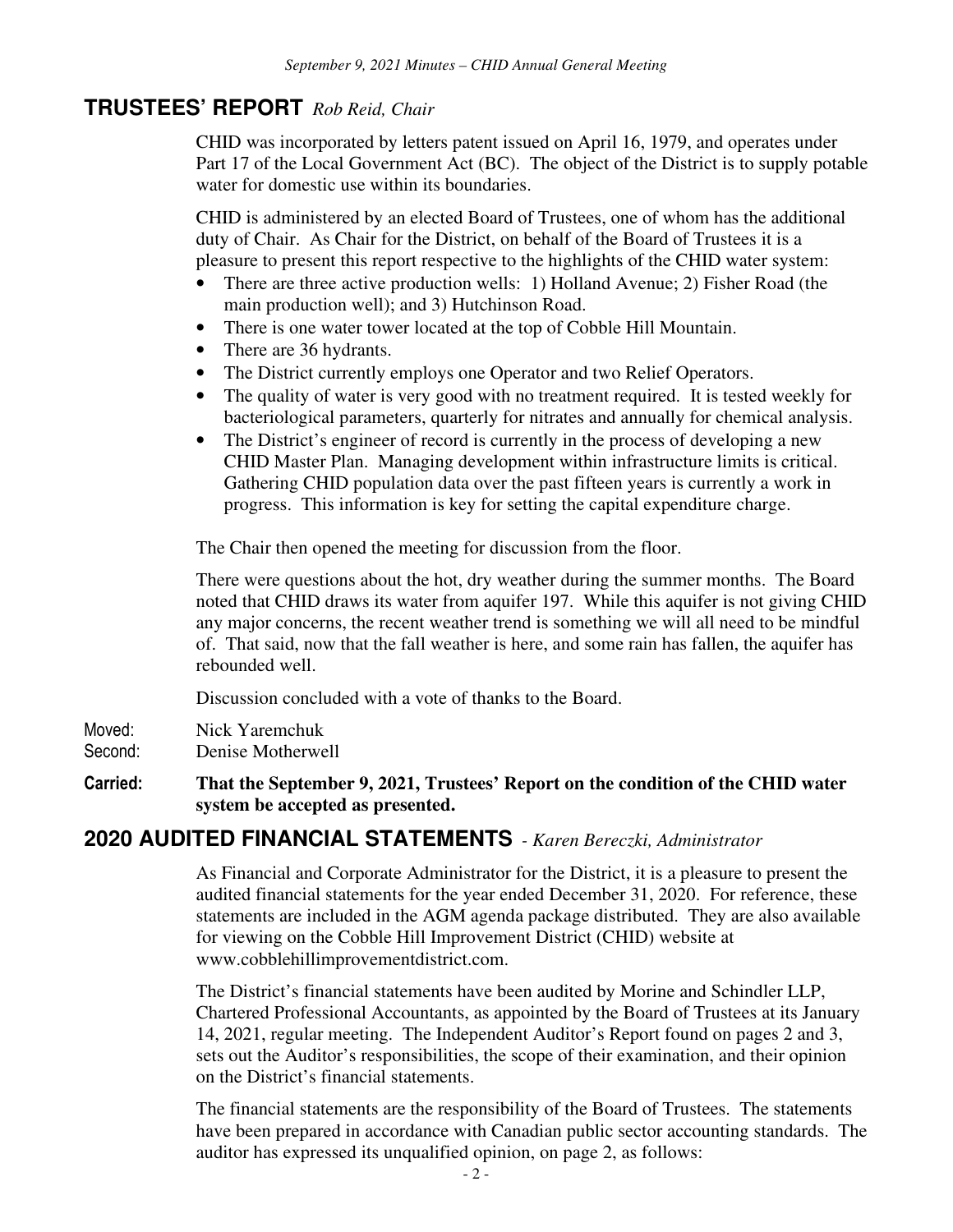### *Auditor Opinion (page 2):*

*We have audited the consolidated financial statements of Cobble Hill Improvement District (the "District"), which comprise the consolidated statement of financial position as at December 31, 2020, and the consolidated statements of operations, changes in accumulated surplus, changes in net financial assets and cash flows for the year then ended, and notes to the consolidated financial statements, including a summary of significant accounting policies.* 

*In our opinion, the accompanying consolidated financial statements present fairly, in all material respects, the consolidated financial position of the District as at December 31, 2020, and the consolidated results of its operations and consolidated cash flows for the year then ended in accordance with Canadian public sector accounting standards.* 

#### **Consolidated Statement of Financial Position (page 4):**

The consolidated accumulated surplus as at December 31, 2020, is \$2,023,081.

#### **Fund Accounting:**

Having reported on the consolidated financial position, it is important to note that the District records accounting transactions using the fund accounting method. Each fund has a specific purpose, with spending restrictions that must be adhered to. Money in each individual fund, and interest earned on it, must be used only for the purpose for which the reserve fund was established.

Disbursements are authorized by resolution or by Bylaw, passed by the Board of Trustees. Disbursement bylaws must be submitted to the Ministry of Municipal Affairs for registration.

#### **Operating Fund (page 12):**

Operations accounts for the day-to-day activities of providing services. Such as repairs and maintenance, hydro, insurance, operator wages, training and administration costs.

The accumulated surplus in this fund at December 31, 2020, totals \$228,685.

#### **Renewal Reserve Fund (RRF) (page 13):**

Part 706 of the *Local Government Act* requires the Trustees to create a renewal reserve fund, and to adequately fund it so that infrastructure can be maintained and replaced. The District's renewal reserve fund is set up to pay for the repair, maintenance or replacement of existing assets as they reach the end of their useful life.

Funding of the Renewal Reserve Fund has been ongoing at an annual amount of \$36,000.00. It is recommended that this annual funding be increased to ensure resources are in place for repair/replacement needs in the future. Rate increases will need to be considered.

There were no expenditures from the RRF during 2020.

The accumulated surplus in this fund at December 31, 2020, totals \$339,178.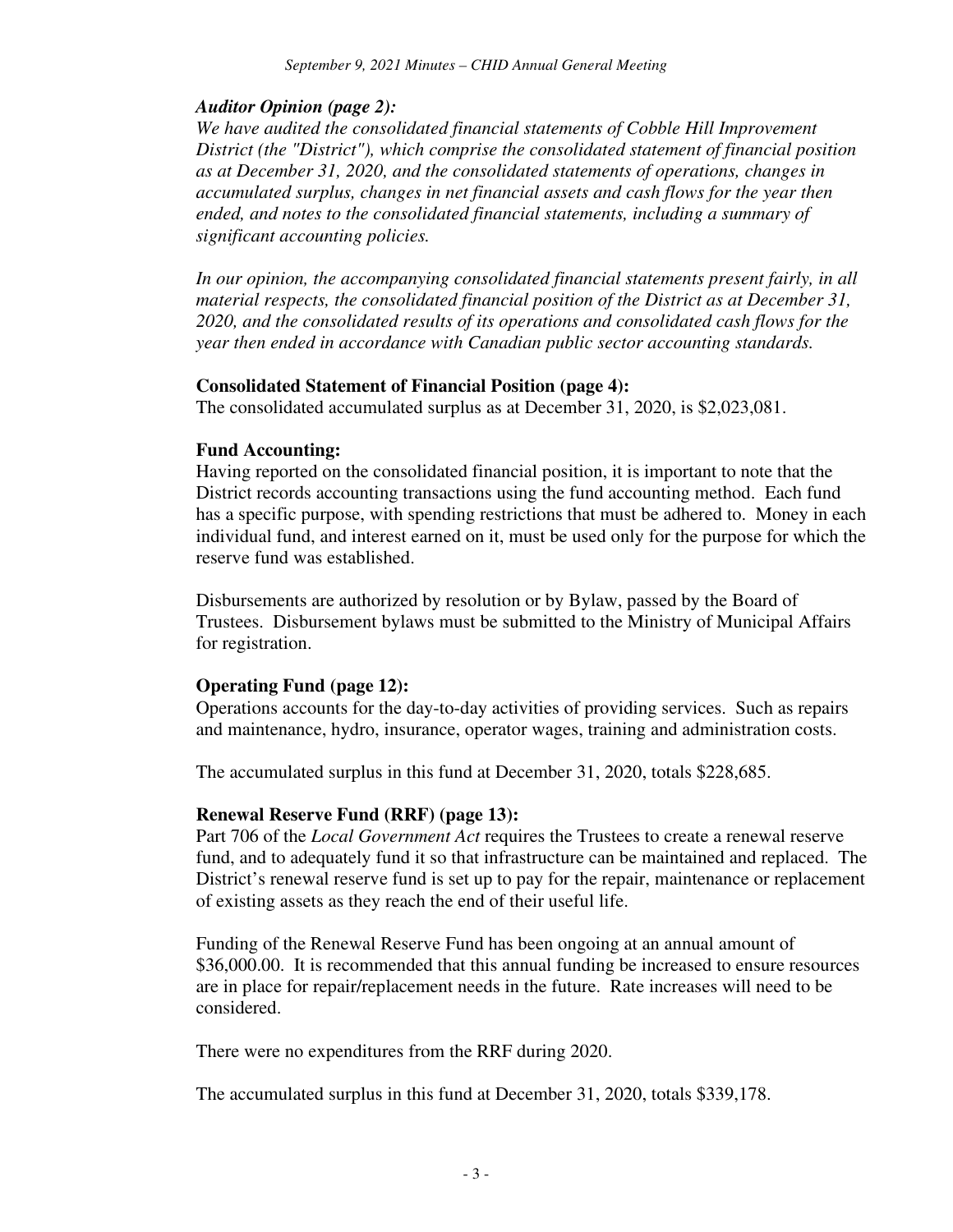### **Capital Expenditure Charge Fund (CEC) (page 14):**

Capital expenditure charges are levied under Bylaw no. 86, pursuant to section 698(1)(e) of the *Local Government Act,* where the creation of parcels of land or development on parcels of land will result directly or indirectly in new capital cost burdens for the District.

CEC funds generally come from developers when the existing boundary is expanded to include a new lot; when an existing lot is subdivided; or when an additional dwelling is developed on a single lot.

CEC funds are restricted by the provincial government to use only for items that increase the water capacity of the District, such as additional wells or reservoirs. These funds cannot be used for any other purpose like repairing or replacing assets the District already owns.

There were no CEC charges collected, and no CEC fund expenditures in 2020.

The accumulated surplus in this fund at December 31, 2020, totals \$111,025.

#### **Tangible Capital Assets (pages 11 & 15):**

Tangible Capital Assets currently include the water system, water mains, buildings, equipment and fire protection. These are stated at cost less accumulated amortization. Provision for repair/replacement of these assets, including inflation, is planned through the Renewal Reserve Fund.

There were no capital asset disposals or acquisitions in 2020.

The accumulated surplus in this fund at December 31, 2020, totals \$1,344,195.

In conclusion, while Cobble Hill Improvement District continues to be well managed financially, improvements are always possible. I would like to recognize the Trustees for their commitment to continuous improvement, system sustainability, and service to the community.

Moved: Jens Liebgott Second: Don Herriott

**Carried: That the 2020 Audited Financial Statements, and September 9, 2021, Financial Officer's report be accepted as presented.** 

# **TRUSTEE HONORARIUM**

 Chair Rob Reid reported that the honorarium is currently set at \$8000.00 per year, as approved by ratepayers at the October 7, 2020, AGM; to be divided as determined by the Trustees.

| Moved:  | <b>Bill Motherwell</b> |
|---------|------------------------|
| Second: | Ethan Jones            |

#### **Carried: That the trustee honorarium be set at \$8,000.00 for the 2021 fiscal.**